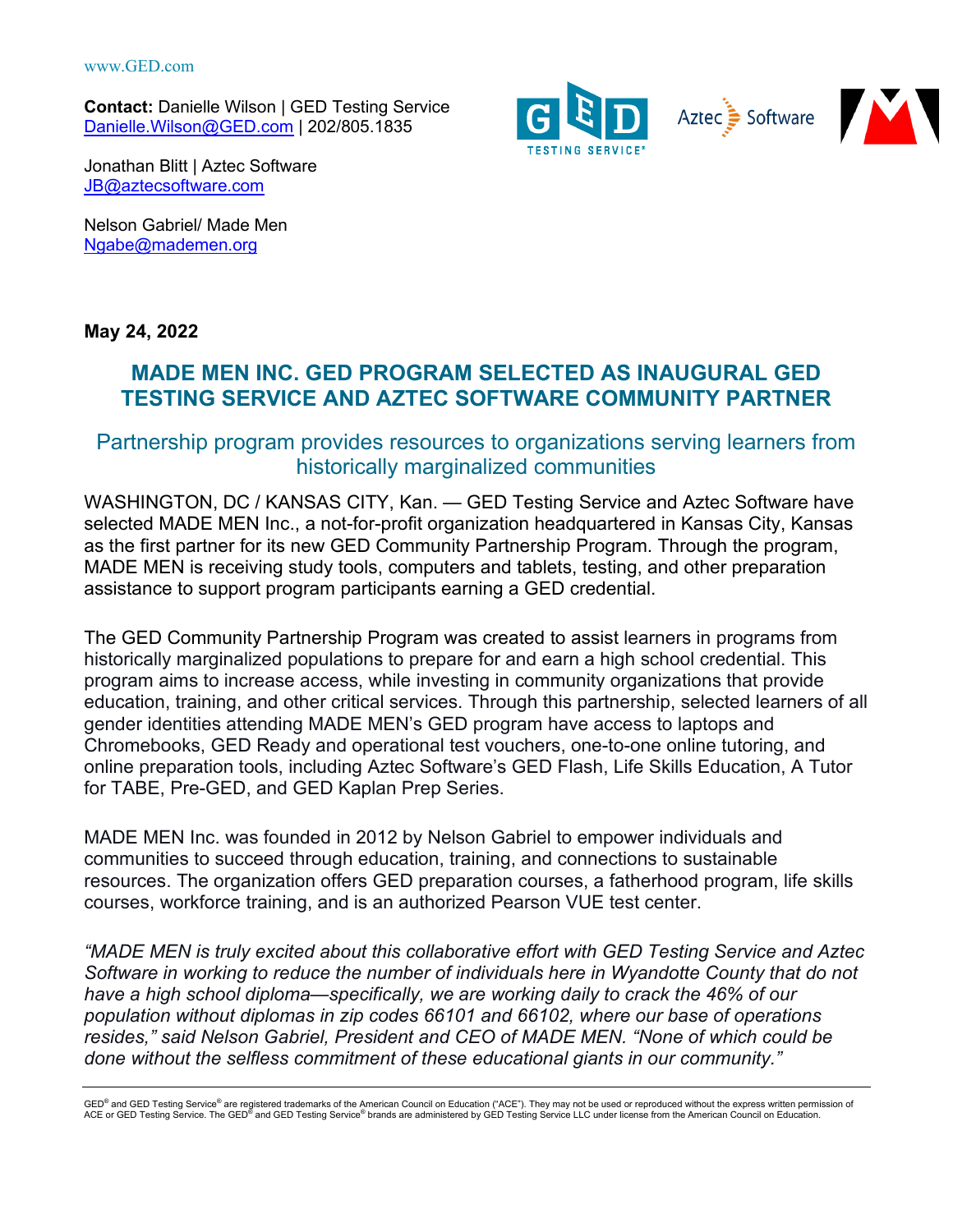Launched in late 2021, the GED Community Partnership Program is part of GED Testing Service's DE&I strategy and ongoing commitment to creating equitable learning opportunities focusing on historically marginalized and underserved learners, including those from Black, Latino, and Indigenous communities. GED Testing Service's DE&I mission focuses on developing and sustaining external partnerships and alliances that offer an opportunity to highlight the advocacy efforts of organizations working directly in their communities to provide access to education and key interventions, courses, and supportive services.

*"GED Testing Service understands the important role that community organizations have in providing the support many of our learners need to earn a GED diploma," said Vicki Greene, President of GED Testing Service and SVP of Americas for Pearson's Workforce Skills Division. "MADE MEN was selected as a partner because of their commitment to helping underserved learners in Kansas City—offering them the resources they need to earn their diplomas and the life skills and training that will help them and their families for generations to come."*

*"Aztec is proud to build upon our long history of championing advocacy, equality, and opportunity for adult learners alongside our longtime partners at GED Testing Service", said Michael Kheyfets, the President and COO of Aztec. "The pandemic has further underscored the importance of equal access to educational upskilling and the impact that it can make on diverse communities. We are pleased to support MADE MEN and be part of this meaningful partnership that centers the mission and success of programs serving underrepresented communities."*

More information about MADE MEN is available at [made-men.org/.](https://www.made-men.org/) More information about the GED test program can be [found here,](https://ged.com/) and more information about Aztec Software is available [here.](https://www.aztecsoftware.com/)

## ###

## **About MADE MEN, Inc.**

MADE MEN, Incorporated, is a 501(c)(3) not for profit organization headquartered in Kansas City, Kansas. MADE MEN is the Midwest's most innovative community organization offering a broad spectrum of services to our clients. MADE MEN's experienced team offers a proven track record of developing and executing strategic, valueadded programs that focus on delivering measurable results and increasing resources. The organization provides creative and synergistic programs that tap into the mindset of those served. MADE MEN is a multi-faceted organization with one mission, one vision, and the motto of "Empowering men and women to do great things!"

## **About GED Testing Service**

The GED test has opened doors to better jobs and college programs for more than 20 million graduates since 1942. The GED test is accepted by virtually all U.S. colleges and employers. As the creator of the one official GED test, GED Testing Service has a responsibility to ensure that the program continues to be a reliable and valuable pathway to a better life for the millions of adults without a high school diploma. GED Testing Service is a joint venture between the American Council on Education and Pearson.

## **About Aztec Software**

GED Testing Service® | [www.GED.com](http://www.ged.com/) 2 Since 1980, Aztec Software has been in the business of improving the lives of adult and young adults through computerized skills remediation, with a focus on core academic subject areas, as well as those